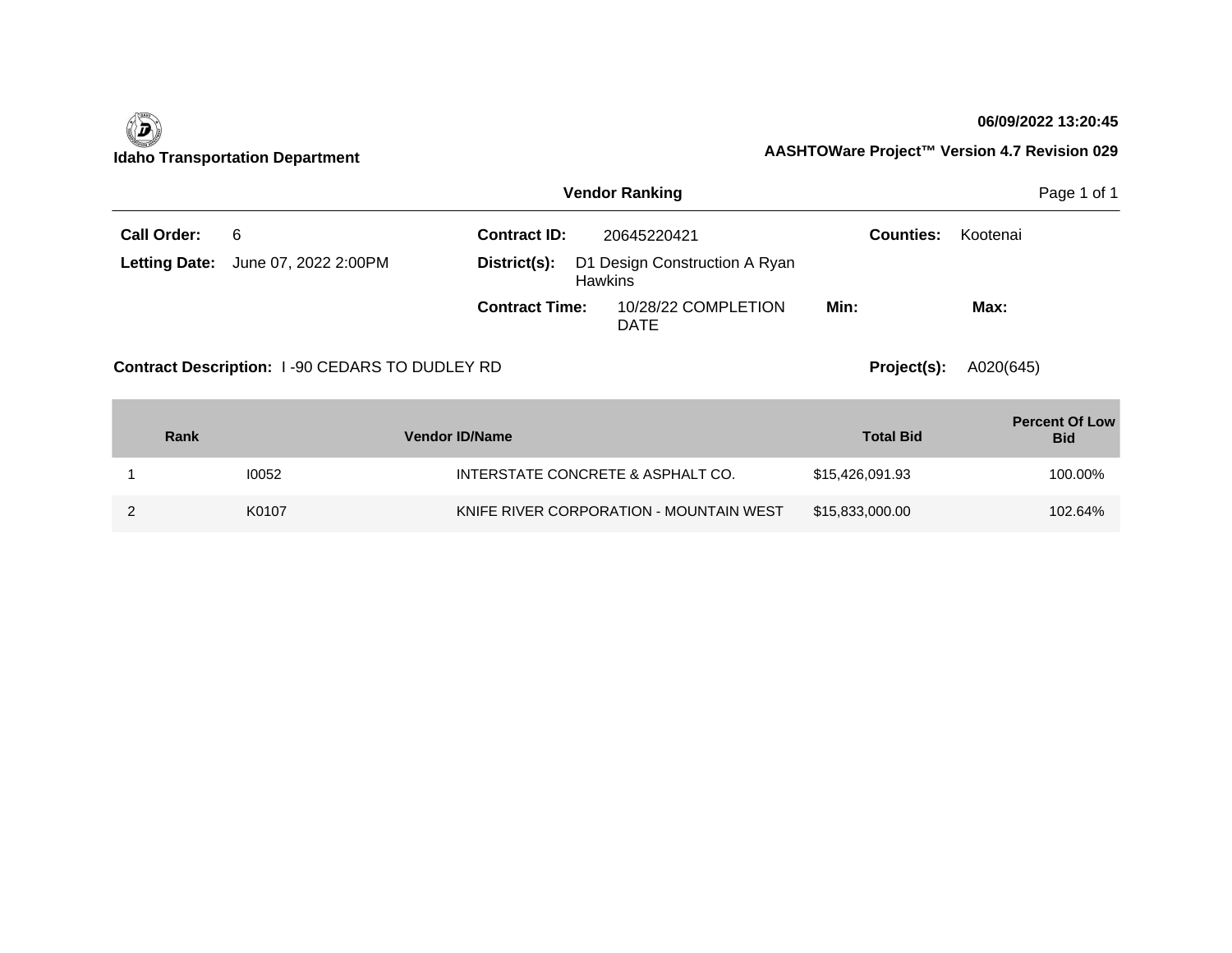| <b>Tabulation of Bids</b> |                                                    |  |                                                       |                                                 |                           |                                                                 |                   | Page 1 of 13      |                   |
|---------------------------|----------------------------------------------------|--|-------------------------------------------------------|-------------------------------------------------|---------------------------|-----------------------------------------------------------------|-------------------|-------------------|-------------------|
|                           | Proposal ID: 20645220421                           |  |                                                       |                                                 | <b>Counties: Kootenai</b> |                                                                 |                   |                   |                   |
|                           | Letting Date: June 07, 2022                        |  |                                                       |                                                 |                           | District(s): D1 Design Construction A Ryan Hawkins              |                   |                   |                   |
|                           | Call Order: 6                                      |  |                                                       |                                                 |                           | <b>Project(s): A020(645)</b>                                    |                   |                   |                   |
|                           |                                                    |  | <b>Contract Time: 10/28/22 COMPLETION DATE</b>        |                                                 |                           |                                                                 |                   |                   |                   |
|                           |                                                    |  | <b>Contract Description: 1-90 CEDARS TO DUDLEY RD</b> |                                                 |                           |                                                                 |                   |                   |                   |
|                           | Line No / Item ID<br><b>Item Description</b>       |  |                                                       | (1) INTERSTATE CONCRETE &<br><b>ASPHALT CO.</b> |                           | (2) KNIFE RIVER<br><b>CORPORATION - MOUNTAIN</b><br><b>WEST</b> |                   |                   |                   |
|                           | Alt Set / Alt Member                               |  | <b>Quantity and Units</b>                             | <b>Unit Price</b>                               | <b>Ext Amount</b>         | <b>Unit Price</b>                                               | <b>Ext Amount</b> | <b>Unit Price</b> | <b>Ext Amount</b> |
| <b>SECTION:</b>           | 0001                                               |  | (WORK BY CONTRACT A020(645                            | <b>Cat Alt Set:</b>                             |                           | <b>Cat Alt Member:</b>                                          |                   | LCC:              |                   |
| 0005                      | 203-006A                                           |  | 2.000                                                 | 152.00000                                       | 304.00                    | 350.00000                                                       | 700.00            |                   |                   |
|                           | <b>REMOVAL OF SIGN</b>                             |  | <b>EACH</b>                                           |                                                 |                           |                                                                 |                   |                   |                   |
| 0010                      | 203-015A                                           |  | 11,300.000                                            | 9.20000                                         | 103,960.00                | 7.50000                                                         | 84,750.00         |                   |                   |
| <b>SURFACE</b>            | REMOVAL OF BITUMINOUS                              |  | SY                                                    |                                                 |                           |                                                                 |                   |                   |                   |
| 0015                      | 203-025A                                           |  | 36.000                                                | 1,190.00000                                     | 42,840.00                 | 625.00000                                                       | 22,500.00         |                   |                   |
|                           | REMOVAL OF CATCH BASIN                             |  | <b>EACH</b>                                           |                                                 |                           |                                                                 |                   |                   |                   |
| 0020                      | 203-080A                                           |  | 429.000                                               | 9.90000                                         | 4.247.10                  | 9.50000                                                         | 4,075.50          |                   |                   |
|                           | REMOVAL OF GUARDRAIL                               |  | <b>FT</b>                                             |                                                 |                           |                                                                 |                   |                   |                   |
| 0025                      | 203-122A                                           |  | 5.000                                                 | 2,750.00000                                     | 13,750.00                 | 2,700.00000                                                     | 13,500.00         |                   |                   |
| <b>REMOVAL OF</b>         | <b>MISCELLANEOUS ITEMS</b><br><b>CRASH CUSHION</b> |  | <b>EACH</b>                                           |                                                 |                           |                                                                 |                   |                   |                   |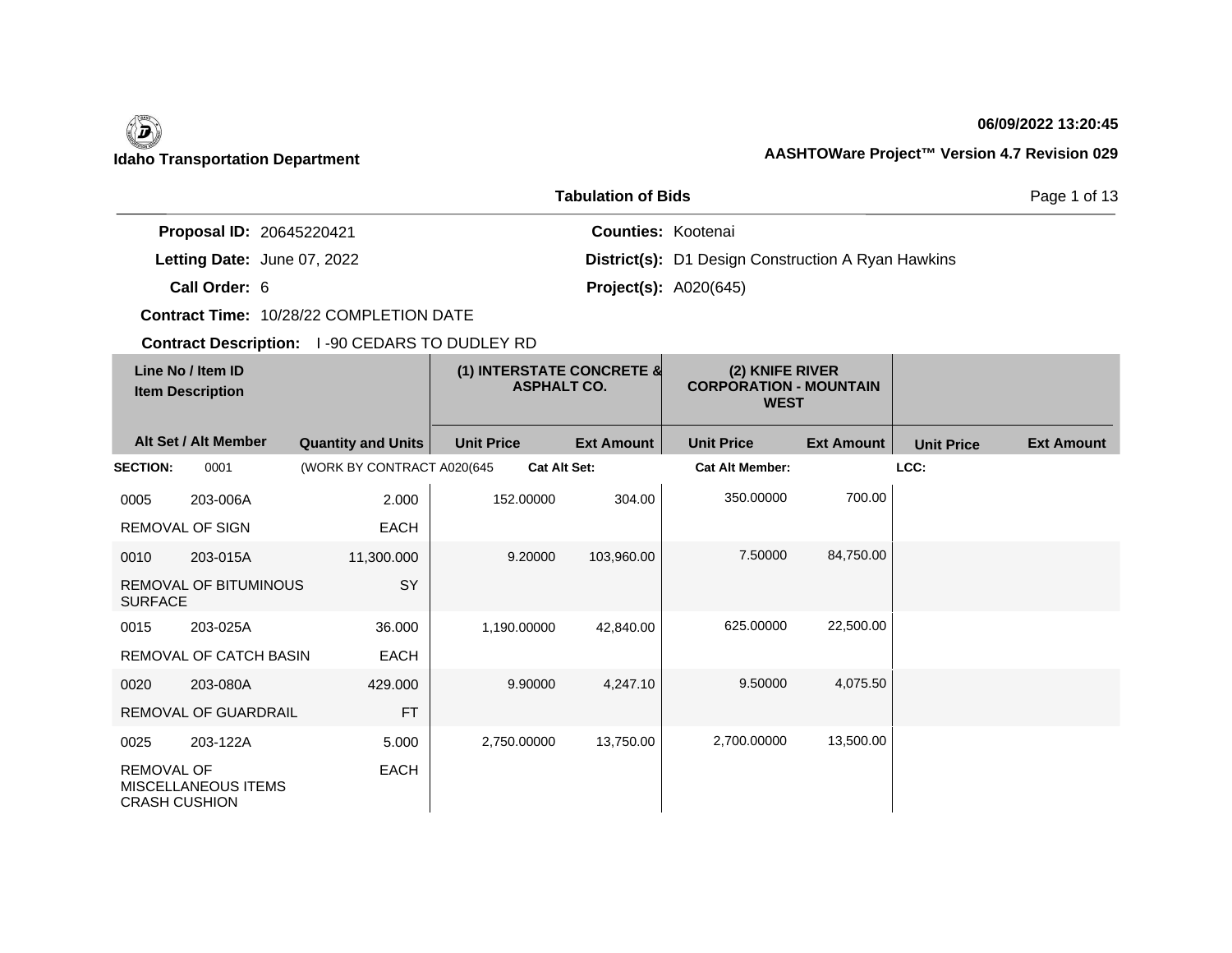| <b>Tabulation of Bids</b><br>Page 2 of 13 |                                              |                                                       |                                                 |                           |                                                                 |                   |                   |                   |  |
|-------------------------------------------|----------------------------------------------|-------------------------------------------------------|-------------------------------------------------|---------------------------|-----------------------------------------------------------------|-------------------|-------------------|-------------------|--|
|                                           | Proposal ID: 20645220421                     |                                                       |                                                 | <b>Counties: Kootenai</b> |                                                                 |                   |                   |                   |  |
|                                           | Letting Date: June 07, 2022                  |                                                       |                                                 |                           | <b>District(s):</b> D1 Design Construction A Ryan Hawkins       |                   |                   |                   |  |
|                                           | Call Order: 6                                |                                                       |                                                 |                           | <b>Project(s): A020(645)</b>                                    |                   |                   |                   |  |
|                                           |                                              | Contract Time: 10/28/22 COMPLETION DATE               |                                                 |                           |                                                                 |                   |                   |                   |  |
|                                           |                                              | <b>Contract Description: 1-90 CEDARS TO DUDLEY RD</b> |                                                 |                           |                                                                 |                   |                   |                   |  |
|                                           | Line No / Item ID<br><b>Item Description</b> |                                                       | (1) INTERSTATE CONCRETE &<br><b>ASPHALT CO.</b> |                           | (2) KNIFE RIVER<br><b>CORPORATION - MOUNTAIN</b><br><b>WEST</b> |                   |                   |                   |  |
|                                           | Alt Set / Alt Member                         | <b>Quantity and Units</b>                             | <b>Unit Price</b>                               | <b>Ext Amount</b>         | <b>Unit Price</b>                                               | <b>Ext Amount</b> | <b>Unit Price</b> | <b>Ext Amount</b> |  |
| <b>SECTION:</b>                           | 0001                                         | (WORK BY CONTRACT A020(645                            | <b>Cat Alt Set:</b>                             |                           | <b>Cat Alt Member:</b>                                          |                   | LCC:              |                   |  |
| 0030                                      | 203-123A                                     | 239.000                                               | 12.00000                                        | 2,868.00                  | 14.00000                                                        | 3,346.00          |                   |                   |  |
| <b>REMOVAL OF</b>                         | MISCELLANEOUS ITEMS PIPE                     | <b>FT</b>                                             |                                                 |                           |                                                                 |                   |                   |                   |  |
| 0035                                      | 205-005A                                     | 17,300.000                                            | 23.00000                                        | 397,900.00                | 19.50000                                                        | 337,350.00        |                   |                   |  |
| <b>EXCAVATION</b>                         |                                              | <b>CY</b>                                             |                                                 |                           |                                                                 |                   |                   |                   |  |
| 0040                                      | 205-040A                                     | 30,400.000                                            | 36.00000                                        | 1,094,400.00              | 37.00000                                                        | 1,124,800.00      |                   |                   |  |
|                                           | <b>GRANULAR BORROW</b>                       | <b>CY</b>                                             |                                                 |                           |                                                                 |                   |                   |                   |  |
| 0045                                      | 205-060A                                     | 1,000.000                                             | 45.00000                                        | 45,000.00                 | 7.00000                                                         | 7,000.00          |                   |                   |  |
| <b>ABATEMENT</b>                          | <b>WATER FOR DUST</b>                        | <b>MG</b>                                             |                                                 |                           |                                                                 |                   |                   |                   |  |
| 0050                                      | 205-095A                                     | 800,000.000                                           | 1.00000                                         | 800,000.00                | 1.00000                                                         | 800,000.00        |                   |                   |  |
|                                           | SOFT SPOT REPAIR                             | CA                                                    |                                                 |                           |                                                                 |                   |                   |                   |  |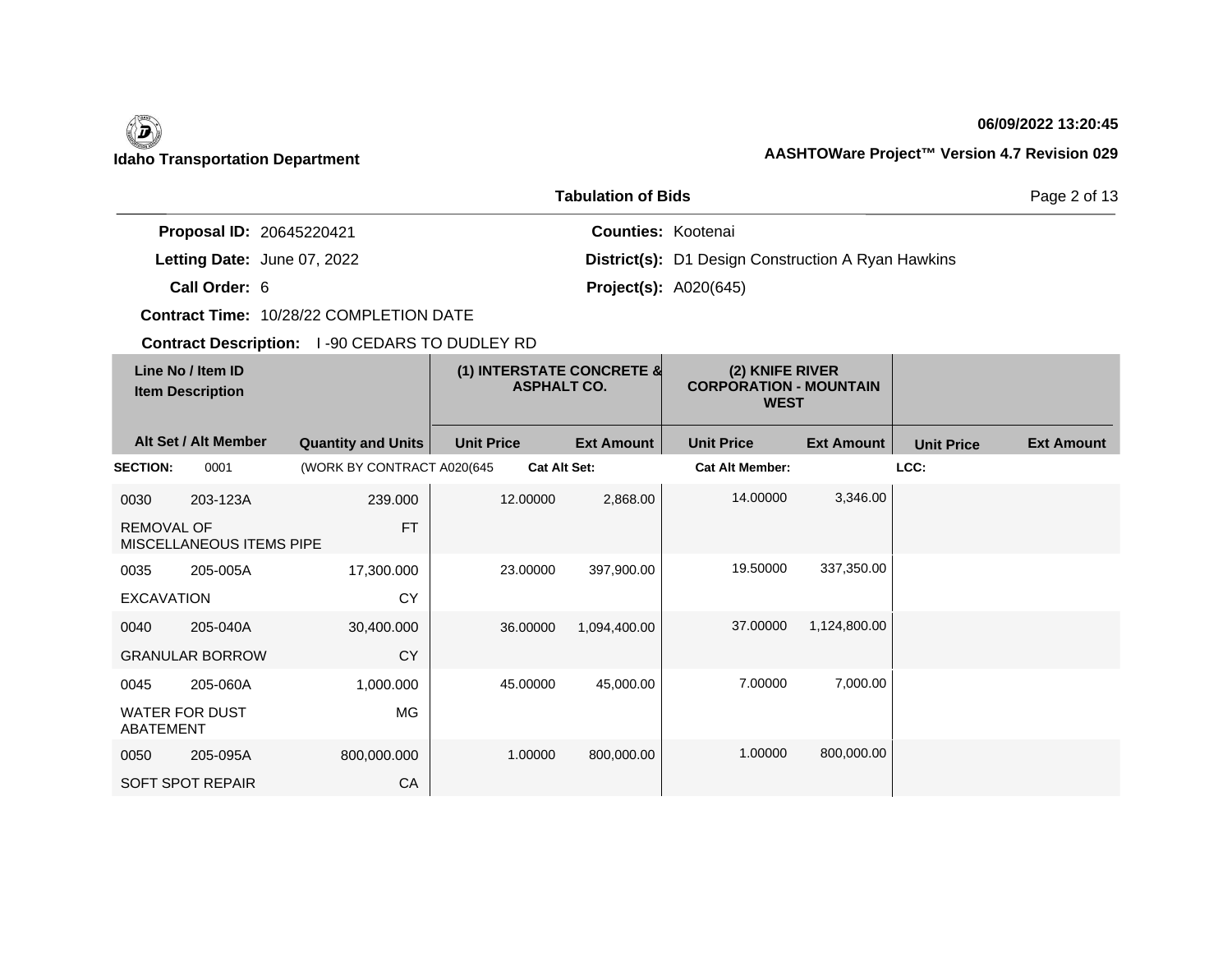| <b>Tabulation of Bids</b> |                                                          |                                                |                                                 |                           |                                                                 |                   |                   | Page 3 of 13      |
|---------------------------|----------------------------------------------------------|------------------------------------------------|-------------------------------------------------|---------------------------|-----------------------------------------------------------------|-------------------|-------------------|-------------------|
|                           | Proposal ID: 20645220421                                 |                                                |                                                 | <b>Counties: Kootenai</b> |                                                                 |                   |                   |                   |
|                           | Letting Date: June 07, 2022                              |                                                |                                                 |                           | <b>District(s):</b> D1 Design Construction A Ryan Hawkins       |                   |                   |                   |
|                           | Call Order: 6                                            |                                                |                                                 |                           | <b>Project(s): A020(645)</b>                                    |                   |                   |                   |
|                           |                                                          | Contract Time: 10/28/22 COMPLETION DATE        |                                                 |                           |                                                                 |                   |                   |                   |
|                           |                                                          | Contract Description: 1-90 CEDARS TO DUDLEY RD |                                                 |                           |                                                                 |                   |                   |                   |
|                           | Line No / Item ID<br><b>Item Description</b>             |                                                | (1) INTERSTATE CONCRETE &<br><b>ASPHALT CO.</b> |                           | (2) KNIFE RIVER<br><b>CORPORATION - MOUNTAIN</b><br><b>WEST</b> |                   |                   |                   |
|                           | Alt Set / Alt Member                                     | <b>Quantity and Units</b>                      | <b>Unit Price</b>                               | <b>Ext Amount</b>         | <b>Unit Price</b>                                               | <b>Ext Amount</b> | <b>Unit Price</b> | <b>Ext Amount</b> |
| <b>SECTION:</b>           | 0001                                                     | (WORK BY CONTRACT A020(645                     | <b>Cat Alt Set:</b>                             |                           | <b>Cat Alt Member:</b>                                          |                   | LCC:              |                   |
| 0055                      | 212-011A                                                 | 410.000                                        | 31.00000                                        | 12,710.00                 | 3.25000                                                         | 1,332.50          |                   |                   |
| <b>FIBER WATTLE</b>       |                                                          | <b>FT</b>                                      |                                                 |                           |                                                                 |                   |                   |                   |
| 0060                      | 212-095A                                                 | 94.000                                         | 125.00000                                       | 11,750.00                 | 110.00000                                                       | 10.340.00         |                   |                   |
|                           | <b>INLET PROTECTION</b>                                  | <b>EACH</b>                                    |                                                 |                           |                                                                 |                   |                   |                   |
| 0065                      | 212-105A                                                 | 5,000.000                                      | 1.00000                                         | 5,000.00                  | 1.00000                                                         | 5,000.00          |                   |                   |
|                           | WATER AND POLLUTION                                      | CA                                             |                                                 |                           |                                                                 |                   |                   |                   |
| 0070                      | 303-021A                                                 | 14,900.000                                     | 24.00000                                        | 357,600.00                | 30.00000                                                        | 447,000.00        |                   |                   |
| <b>BASE</b>               | 3/4" AGGREGATE TYPE A FOR                                | <b>TON</b>                                     |                                                 |                           |                                                                 |                   |                   |                   |
| 0075                      | 401-020A                                                 | 11,437.000                                     | 3.70000                                         | 42,316.90                 | 4.00000                                                         | 45,748.00         |                   |                   |
|                           | <b>CSS-1 DILUTED EMULSIFIED</b><br>ASPHALT FOR TACK COAT | GAL                                            |                                                 |                           |                                                                 |                   |                   |                   |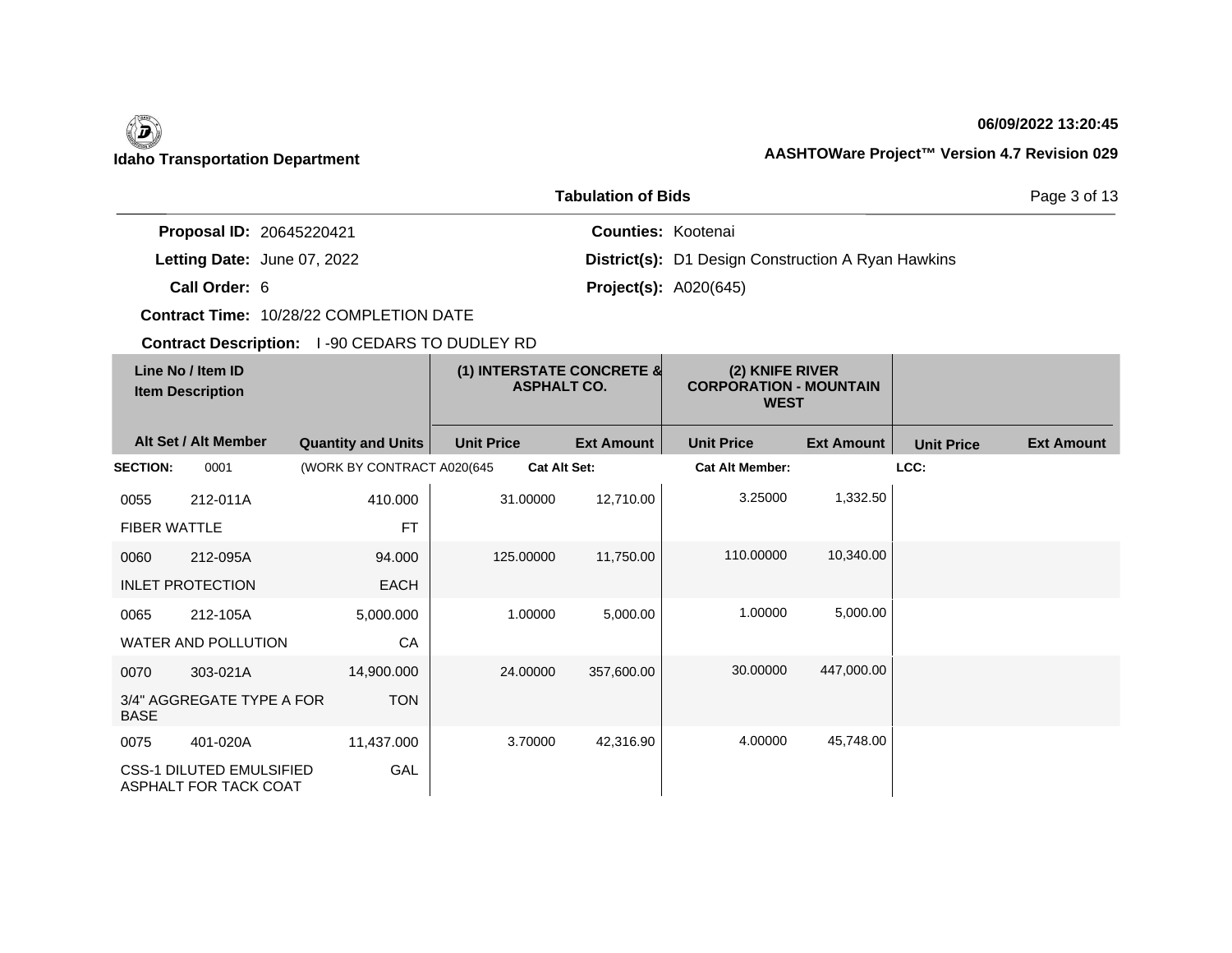| <b>Tabulation of Bids</b> |                                                                                         |                                                |                                                 |                           |                                                                 |                   |                   | Page 4 of 13      |
|---------------------------|-----------------------------------------------------------------------------------------|------------------------------------------------|-------------------------------------------------|---------------------------|-----------------------------------------------------------------|-------------------|-------------------|-------------------|
|                           | Proposal ID: 20645220421                                                                |                                                |                                                 | <b>Counties: Kootenai</b> |                                                                 |                   |                   |                   |
|                           | Letting Date: June 07, 2022                                                             |                                                |                                                 |                           | <b>District(s):</b> D1 Design Construction A Ryan Hawkins       |                   |                   |                   |
|                           | Call Order: 6                                                                           |                                                |                                                 |                           | <b>Project(s): A020(645)</b>                                    |                   |                   |                   |
|                           |                                                                                         | Contract Time: 10/28/22 COMPLETION DATE        |                                                 |                           |                                                                 |                   |                   |                   |
|                           |                                                                                         | Contract Description: 1-90 CEDARS TO DUDLEY RD |                                                 |                           |                                                                 |                   |                   |                   |
|                           | Line No / Item ID<br><b>Item Description</b>                                            |                                                | (1) INTERSTATE CONCRETE &<br><b>ASPHALT CO.</b> |                           | (2) KNIFE RIVER<br><b>CORPORATION - MOUNTAIN</b><br><b>WEST</b> |                   |                   |                   |
|                           | Alt Set / Alt Member                                                                    | <b>Quantity and Units</b>                      | <b>Unit Price</b>                               | <b>Ext Amount</b>         | <b>Unit Price</b>                                               | <b>Ext Amount</b> | <b>Unit Price</b> | <b>Ext Amount</b> |
| <b>SECTION:</b>           | 0001                                                                                    | (WORK BY CONTRACT A020(645)                    | <b>Cat Alt Set:</b>                             |                           | <b>Cat Alt Member:</b>                                          |                   | LCC:              |                   |
| 0080                      | 405-455A                                                                                | 48,518.000                                     | 105.00000                                       | 5,094,390.00              | 120.00000                                                       | 5,822,160.00      |                   |                   |
|                           | SUPERPAVE HMA PAVEMENT<br><b>INCLUDING ASPHALT &amp;</b><br><b>ADDITIVES CLASS SP-5</b> | <b>TON</b>                                     |                                                 |                           |                                                                 |                   |                   |                   |
| 0085                      | 431-005A                                                                                | 178,910.000                                    | 2.70000                                         | 483,057.00                | 3.00000                                                         | 536,730.00        |                   |                   |
| <b>COLD MILLING</b>       |                                                                                         | <b>SY</b>                                      |                                                 |                           |                                                                 |                   |                   |                   |
| 0090                      | 584-005A                                                                                | (1.000)                                        | 44,620.00000                                    | 44,620.00                 | 2.500.00000                                                     | 2,500.00          |                   |                   |
|                           | <b>TEMPORARY SHORING</b>                                                                | LS                                             |                                                 |                           |                                                                 |                   |                   |                   |
| 0095                      | 605-025A                                                                                | 9.000                                          | 1,300.00000                                     | 11,700.00                 | 1,550.00000                                                     | 13,950.00         |                   |                   |
|                           | 12" STORM SEWER PIPE                                                                    | <b>FT</b>                                      |                                                 |                           |                                                                 |                   |                   |                   |
| 0100                      | 605-035A                                                                                | 2,562.000                                      | 112.00000                                       | 286,944.00                | 110.00000                                                       | 281,820.00        |                   |                   |
|                           | <b>18" STORM SEWER PIPE</b>                                                             | <b>FT</b>                                      |                                                 |                           |                                                                 |                   |                   |                   |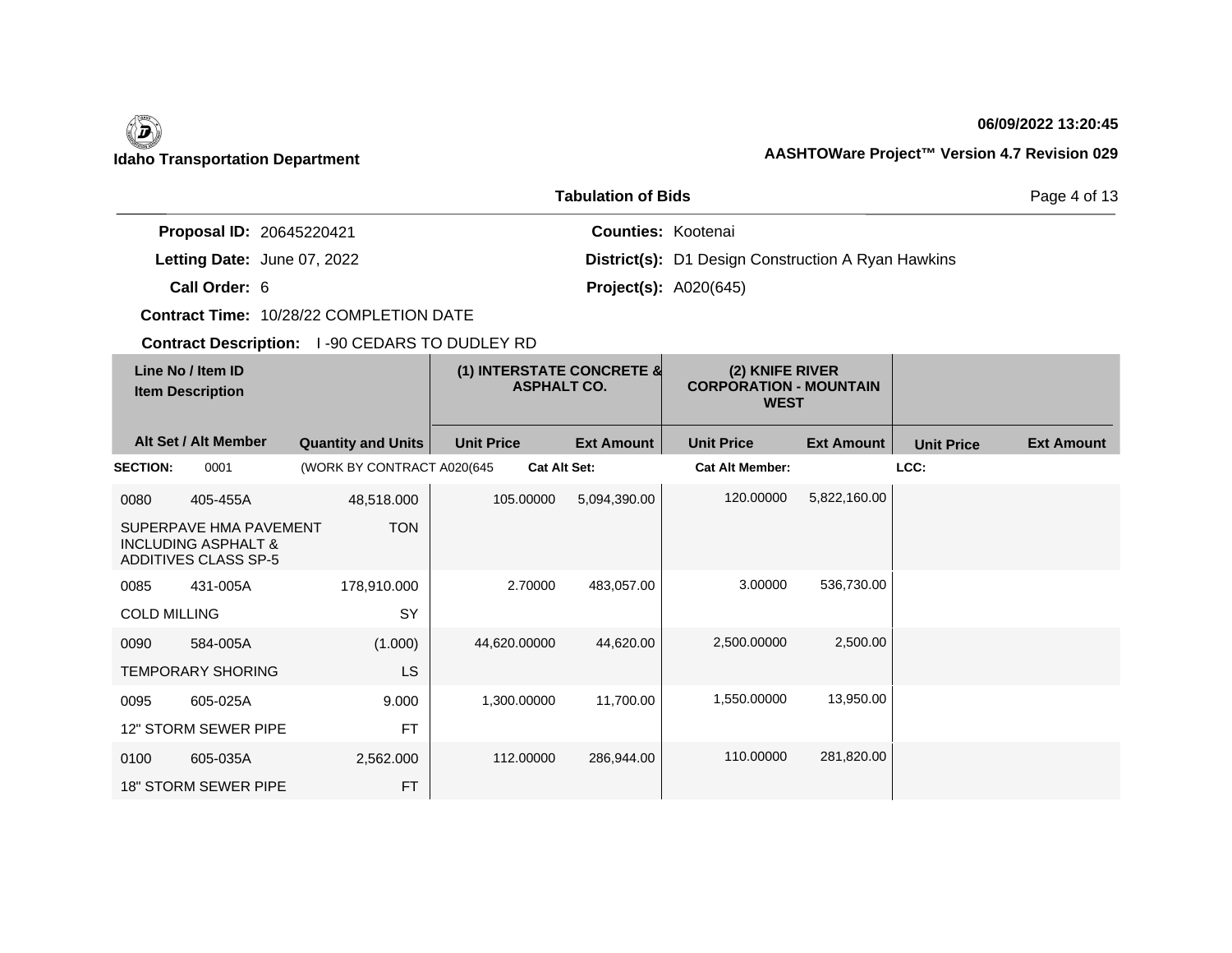| <b>Tabulation of Bids</b> |                                              |                                                |                                                 |                              |                                                                 |                   |                   | Page 5 of 13      |
|---------------------------|----------------------------------------------|------------------------------------------------|-------------------------------------------------|------------------------------|-----------------------------------------------------------------|-------------------|-------------------|-------------------|
|                           | Proposal ID: 20645220421                     |                                                |                                                 | <b>Counties: Kootenai</b>    |                                                                 |                   |                   |                   |
|                           | Letting Date: June 07, 2022                  |                                                |                                                 |                              | <b>District(s):</b> D1 Design Construction A Ryan Hawkins       |                   |                   |                   |
|                           | Call Order: 6                                |                                                |                                                 | <b>Project(s): A020(645)</b> |                                                                 |                   |                   |                   |
|                           |                                              | <b>Contract Time: 10/28/22 COMPLETION DATE</b> |                                                 |                              |                                                                 |                   |                   |                   |
|                           |                                              | Contract Description: 1-90 CEDARS TO DUDLEY RD |                                                 |                              |                                                                 |                   |                   |                   |
|                           | Line No / Item ID<br><b>Item Description</b> |                                                | (1) INTERSTATE CONCRETE &<br><b>ASPHALT CO.</b> |                              | (2) KNIFE RIVER<br><b>CORPORATION - MOUNTAIN</b><br><b>WEST</b> |                   |                   |                   |
|                           | Alt Set / Alt Member                         | <b>Quantity and Units</b>                      | <b>Unit Price</b>                               | <b>Ext Amount</b>            | <b>Unit Price</b>                                               | <b>Ext Amount</b> | <b>Unit Price</b> | <b>Ext Amount</b> |
| <b>SECTION:</b>           | 0001                                         | (WORK BY CONTRACT A020(645                     | <b>Cat Alt Set:</b>                             |                              | <b>Cat Alt Member:</b>                                          |                   | LCC:              |                   |
| 0105                      | 605-465A                                     | 2.000                                          | 7,905.00000                                     | 15,810.00                    | 6,850.00000                                                     | 13,700.00         |                   |                   |
|                           | <b>MANHOLE TYPE C</b>                        | <b>EACH</b>                                    |                                                 |                              |                                                                 |                   |                   |                   |
| 0110                      | 605-555A                                     | 8.000                                          | 6,425.00000                                     | 51,400.00                    | 10,800.00000                                                    | 86,400.00         |                   |                   |
|                           | <b>CATCH BASIN TY 10</b>                     | <b>EACH</b>                                    |                                                 |                              |                                                                 |                   |                   |                   |
| 0115                      | 605-600A                                     | 43.000                                         | 12,360.00000                                    | 531,480.00                   | 11,300.00000                                                    | 485,900.00        |                   |                   |
|                           | <b>INLET MEDIAN DRAIN TY 9</b>               | <b>EACH</b>                                    |                                                 |                              |                                                                 |                   |                   |                   |
| 0120                      | 612-150A                                     | 18,048.000                                     | 96.00000                                        | 1,732,608.00                 | 94.00000                                                        | 1,696,512.00      |                   |                   |
|                           | <b>CONCRETE BARRIER</b>                      | <b>FT</b>                                      |                                                 |                              |                                                                 |                   |                   |                   |
| 0125                      | 613-030A                                     | 5.000                                          | 35,180.00000                                    | 175,900.00                   | 40,000.00000                                                    | 200,000.00        |                   |                   |
| <b>REUSABLE</b>           | CRASH CUSHION, PARTIALLY                     | <b>EACH</b>                                    |                                                 |                              |                                                                 |                   |                   |                   |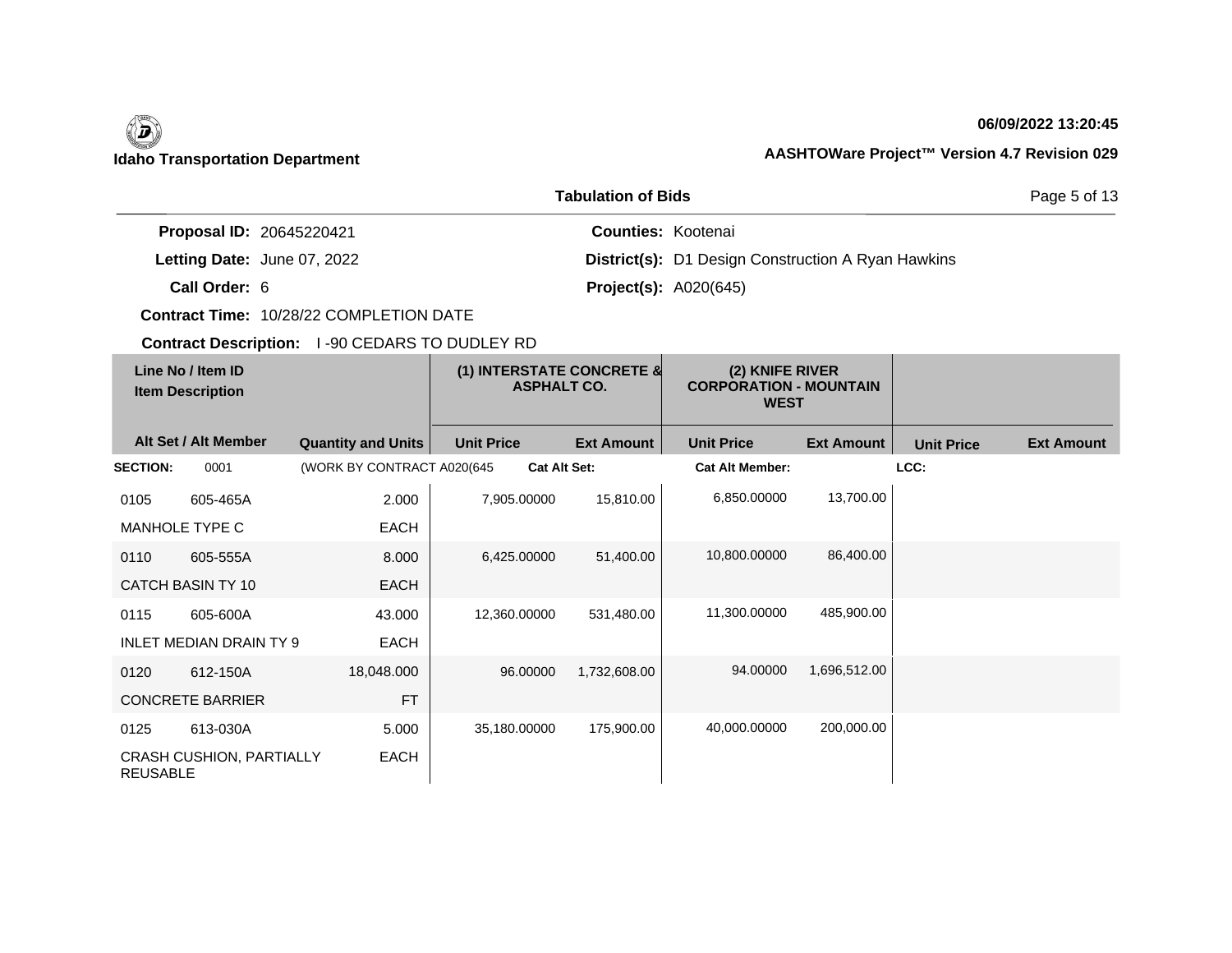| <b>Tabulation of Bids</b> |                                              |                                                       |                                                 |                           |                                                                 |                   |                   |                   |
|---------------------------|----------------------------------------------|-------------------------------------------------------|-------------------------------------------------|---------------------------|-----------------------------------------------------------------|-------------------|-------------------|-------------------|
|                           | Proposal ID: 20645220421                     |                                                       |                                                 | <b>Counties: Kootenai</b> |                                                                 |                   |                   |                   |
|                           | Letting Date: June 07, 2022                  |                                                       |                                                 |                           | District(s): D1 Design Construction A Ryan Hawkins              |                   |                   |                   |
|                           | Call Order: 6                                |                                                       |                                                 |                           | <b>Project(s): A020(645)</b>                                    |                   |                   |                   |
|                           |                                              | Contract Time: 10/28/22 COMPLETION DATE               |                                                 |                           |                                                                 |                   |                   |                   |
|                           |                                              | <b>Contract Description: 1-90 CEDARS TO DUDLEY RD</b> |                                                 |                           |                                                                 |                   |                   |                   |
|                           | Line No / Item ID<br><b>Item Description</b> |                                                       | (1) INTERSTATE CONCRETE &<br><b>ASPHALT CO.</b> |                           | (2) KNIFE RIVER<br><b>CORPORATION - MOUNTAIN</b><br><b>WEST</b> |                   |                   |                   |
|                           | Alt Set / Alt Member                         | <b>Quantity and Units</b>                             | <b>Unit Price</b>                               | <b>Ext Amount</b>         | <b>Unit Price</b>                                               | <b>Ext Amount</b> | <b>Unit Price</b> | <b>Ext Amount</b> |
| <b>SECTION:</b>           | 0001                                         | (WORK BY CONTRACT A020(645                            | <b>Cat Alt Set:</b>                             |                           | <b>Cat Alt Member:</b>                                          |                   | LCC:              |                   |
| 0130                      | 616-010A                                     | 20.000                                                | 33.00000                                        | 660.00                    | 27.00000                                                        | 540.00            |                   |                   |
| <b>SIGNS TY B</b>         |                                              | <b>SF</b>                                             |                                                 |                           |                                                                 |                   |                   |                   |
| 0135                      | 616-035A                                     | 30.000                                                | 16.00000                                        | 480.00                    | 16.00000                                                        | 480.00            |                   |                   |
| <b>ANGLES</b>             | <b>SIGN BRACKETS &amp; BRACE</b>             | <b>LB</b>                                             |                                                 |                           |                                                                 |                   |                   |                   |
| 0140                      | 616-045A                                     | 103.000                                               | 27,00000                                        | 2.781.00                  | 16.00000                                                        | 1,648.00          |                   |                   |
|                           | BRKAWY STL SIGN POST TY B                    | <b>LB</b>                                             |                                                 |                           |                                                                 |                   |                   |                   |
| 0145                      | 616-065A                                     | 2.000                                                 | 754.00000                                       | 1,508.00                  | 1,900.00000                                                     | 3,800.00          |                   |                   |
| TY B                      | BRKAWY STL SIGN POST INST                    | <b>EACH</b>                                           |                                                 |                           |                                                                 |                   |                   |                   |
| 0150                      | 617-045A                                     | 200.000                                               | 26.00000                                        | 5,200.00                  | 38.00000                                                        | 7,600.00          |                   |                   |
|                           | <b>DELINEATOR TY 9</b>                       | <b>EACH</b>                                           |                                                 |                           |                                                                 |                   |                   |                   |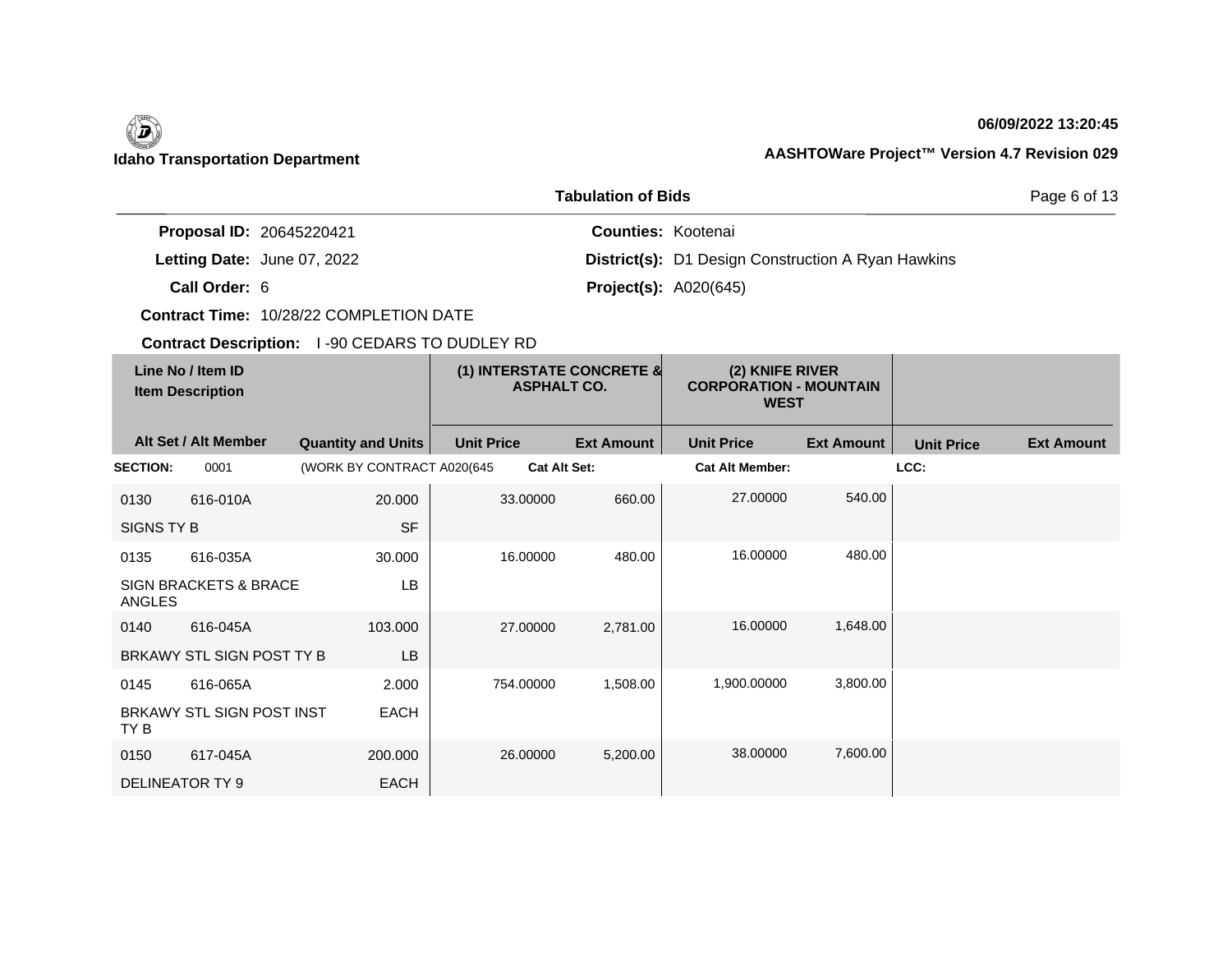| <b>Tabulation of Bids</b> |                                                    |                                                |                                                 |                           |                                                                 |                   |                   | Page 7 of 13      |
|---------------------------|----------------------------------------------------|------------------------------------------------|-------------------------------------------------|---------------------------|-----------------------------------------------------------------|-------------------|-------------------|-------------------|
|                           | Proposal ID: 20645220421                           |                                                |                                                 | <b>Counties: Kootenai</b> |                                                                 |                   |                   |                   |
|                           | Letting Date: June 07, 2022                        |                                                |                                                 |                           | District(s): D1 Design Construction A Ryan Hawkins              |                   |                   |                   |
|                           | Call Order: 6                                      |                                                |                                                 |                           | <b>Project(s): A020(645)</b>                                    |                   |                   |                   |
|                           |                                                    | Contract Time: 10/28/22 COMPLETION DATE        |                                                 |                           |                                                                 |                   |                   |                   |
|                           |                                                    | Contract Description: 1-90 CEDARS TO DUDLEY RD |                                                 |                           |                                                                 |                   |                   |                   |
|                           | Line No / Item ID<br><b>Item Description</b>       |                                                | (1) INTERSTATE CONCRETE &<br><b>ASPHALT CO.</b> |                           | (2) KNIFE RIVER<br><b>CORPORATION - MOUNTAIN</b><br><b>WEST</b> |                   |                   |                   |
|                           | Alt Set / Alt Member                               | <b>Quantity and Units</b>                      | <b>Unit Price</b>                               | <b>Ext Amount</b>         | <b>Unit Price</b>                                               | <b>Ext Amount</b> | <b>Unit Price</b> | <b>Ext Amount</b> |
| <b>SECTION:</b>           | 0001                                               | (WORK BY CONTRACT A020(645                     | <b>Cat Alt Set:</b>                             |                           | <b>Cat Alt Member:</b>                                          |                   | LCC:              |                   |
| 0155                      | 626-010A                                           | 2,600.000                                      | 16.00000                                        | 41,600.00                 | 15.50000                                                        | 40,300.00         |                   |                   |
|                           | <b>TEMPORARY TRAFFIC</b><br><b>CONTROL SIGNS</b>   | <b>SF</b>                                      |                                                 |                           |                                                                 |                   |                   |                   |
| 0160                      | 626-040A                                           | 4.000                                          | 55.00000                                        | 220.00                    | 54.00000                                                        | 216.00            |                   |                   |
|                           | <b>BARRICADE TY3</b>                               | <b>EACH</b>                                    |                                                 |                           |                                                                 |                   |                   |                   |
| 0165                      | 626-050A                                           | 100.000                                        | 38,00000                                        | 3,800.00                  | 38.00000                                                        | 3,800.00          |                   |                   |
| <b>DRUMS</b>              |                                                    | <b>EACH</b>                                    |                                                 |                           |                                                                 |                   |                   |                   |
| 0170                      | 626-076B                                           | 300,000                                        | 33.00000                                        | 9,900.00                  | 32.00000                                                        | 9,600.00          |                   |                   |
|                           | ARROW BOARD TY C                                   | <b>DAY</b>                                     |                                                 |                           |                                                                 |                   |                   |                   |
| 0175                      | 626-085B                                           | 300.000                                        | 49.00000                                        | 14,700.00                 | 49.00000                                                        | 14,700.00         |                   |                   |
| <b>CONTROL SIGN</b>       | RADAR SPEED FEEDBACK<br><b>TRAILER RADAR SPEED</b> | <b>DAY</b>                                     |                                                 |                           |                                                                 |                   |                   |                   |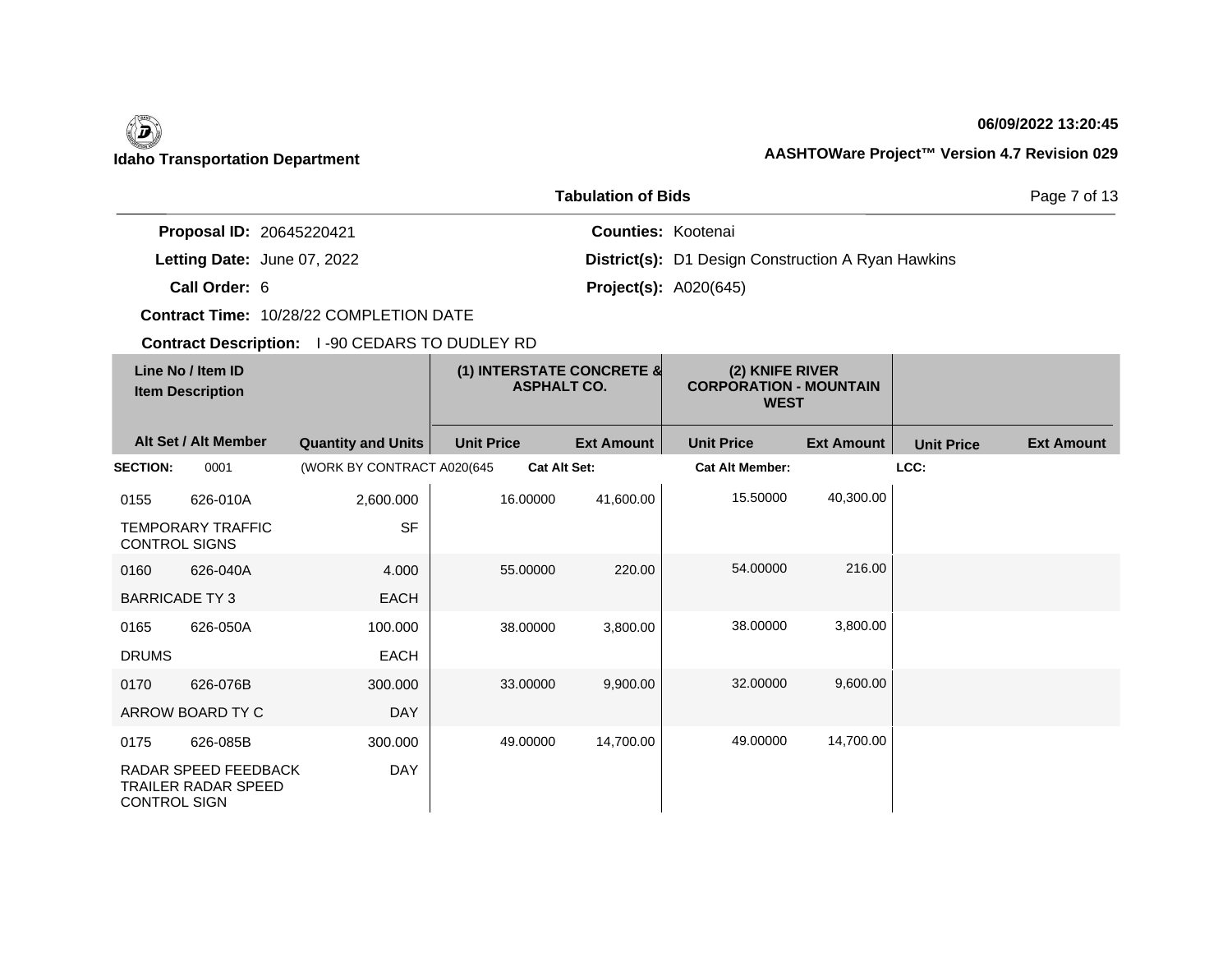| <b>Tabulation of Bids</b> |                                                      |                                                       |                                                 |                           |                                                                 |                   |                   |                   |
|---------------------------|------------------------------------------------------|-------------------------------------------------------|-------------------------------------------------|---------------------------|-----------------------------------------------------------------|-------------------|-------------------|-------------------|
|                           | Proposal ID: 20645220421                             |                                                       |                                                 | <b>Counties: Kootenai</b> |                                                                 |                   |                   |                   |
|                           | Letting Date: June 07, 2022                          |                                                       |                                                 |                           | <b>District(s):</b> D1 Design Construction A Ryan Hawkins       |                   |                   |                   |
|                           | Call Order: 6                                        |                                                       |                                                 |                           | <b>Project(s): A020(645)</b>                                    |                   |                   |                   |
|                           |                                                      | Contract Time: 10/28/22 COMPLETION DATE               |                                                 |                           |                                                                 |                   |                   |                   |
|                           |                                                      | <b>Contract Description: 1-90 CEDARS TO DUDLEY RD</b> |                                                 |                           |                                                                 |                   |                   |                   |
|                           | Line No / Item ID<br><b>Item Description</b>         |                                                       | (1) INTERSTATE CONCRETE &<br><b>ASPHALT CO.</b> |                           | (2) KNIFE RIVER<br><b>CORPORATION - MOUNTAIN</b><br><b>WEST</b> |                   |                   |                   |
|                           | Alt Set / Alt Member                                 | <b>Quantity and Units</b>                             | <b>Unit Price</b>                               | <b>Ext Amount</b>         | <b>Unit Price</b>                                               | <b>Ext Amount</b> | <b>Unit Price</b> | <b>Ext Amount</b> |
| <b>SECTION:</b>           | 0001                                                 | (WORK BY CONTRACT A020(645                            | <b>Cat Alt Set:</b>                             |                           | <b>Cat Alt Member:</b>                                          |                   | LCC:              |                   |
| 0180                      | 626-093A                                             | 109,993.000                                           | 0.09000                                         | 9,899.37                  | 0.25000                                                         | 27,498.25         |                   |                   |
| <b>WATERBORNE</b>         | <b>TEMP PAV MARKING -</b>                            | <b>FT</b>                                             |                                                 |                           |                                                                 |                   |                   |                   |
| 0185                      | 626-105A                                             | 600.000                                               | 48.00000                                        | 28,800.00                 | 67.00000                                                        | 40,200.00         |                   |                   |
|                           | TRAF CNTL MAINTENANCE                                | <b>HR</b>                                             |                                                 |                           |                                                                 |                   |                   |                   |
| 0190                      | 626-111A                                             | 7,550.000                                             | 3.50000                                         | 26,425.00                 | 3.50000                                                         | 26,425.00         |                   |                   |
| (YELLOW)                  | <b>TEMP RIGID RAISED</b><br><b>PAVEMENT MARKERS</b>  | <b>EACH</b>                                           |                                                 |                           |                                                                 |                   |                   |                   |
| 0195                      | 626-111B                                             | 150.000                                               | 3.50000                                         | 525.00                    | 3.50000                                                         | 525.00            |                   |                   |
|                           | <b>TEMP RIGID RAISED</b><br>PAVEMENT MARKERS (WHITE) | <b>EACH</b>                                           |                                                 |                           |                                                                 |                   |                   |                   |
| 0200                      | 626-115A                                             | 2.000                                                 | 9,895.00000                                     | 19,790.00                 | 10,000.00000                                                    | 20,000.00         |                   |                   |
|                           | PORTABLE CHANGEABLE<br><b>MESSAGE SIGN (PCMS)</b>    | <b>EACH</b>                                           |                                                 |                           |                                                                 |                   |                   |                   |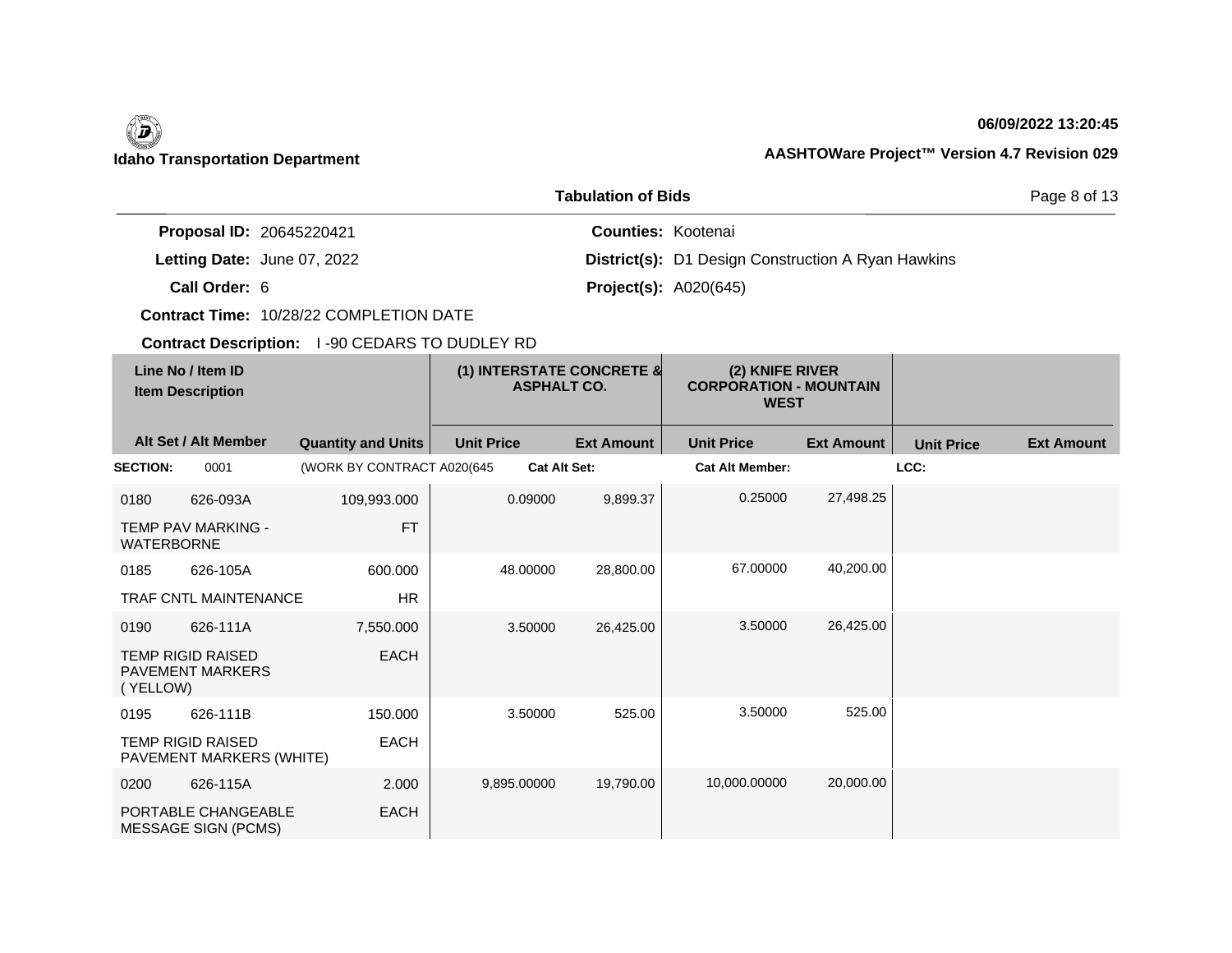| <b>Tabulation of Bids</b> |                                              |                                                |                                                 |                           |                                                                 |                   |                   | Page 9 of 13      |
|---------------------------|----------------------------------------------|------------------------------------------------|-------------------------------------------------|---------------------------|-----------------------------------------------------------------|-------------------|-------------------|-------------------|
|                           | Proposal ID: 20645220421                     |                                                |                                                 | <b>Counties: Kootenai</b> |                                                                 |                   |                   |                   |
|                           | Letting Date: June 07, 2022                  |                                                |                                                 |                           | District(s): D1 Design Construction A Ryan Hawkins              |                   |                   |                   |
|                           | Call Order: 6                                |                                                |                                                 |                           | <b>Project(s): A020(645)</b>                                    |                   |                   |                   |
|                           |                                              | Contract Time: 10/28/22 COMPLETION DATE        |                                                 |                           |                                                                 |                   |                   |                   |
|                           |                                              | Contract Description: 1-90 CEDARS TO DUDLEY RD |                                                 |                           |                                                                 |                   |                   |                   |
|                           | Line No / Item ID<br><b>Item Description</b> |                                                | (1) INTERSTATE CONCRETE &<br><b>ASPHALT CO.</b> |                           | (2) KNIFE RIVER<br><b>CORPORATION - MOUNTAIN</b><br><b>WEST</b> |                   |                   |                   |
|                           | Alt Set / Alt Member                         | <b>Quantity and Units</b>                      | <b>Unit Price</b>                               | <b>Ext Amount</b>         | <b>Unit Price</b>                                               | <b>Ext Amount</b> | <b>Unit Price</b> | <b>Ext Amount</b> |
| <b>SECTION:</b>           | 0001                                         | (WORK BY CONTRACT A020(645)                    | Cat Alt Set:                                    |                           | <b>Cat Alt Member:</b>                                          |                   | LCC:              |                   |
| 0205                      | 626-118A                                     | 6.000                                          | 4,395.00000                                     | 26,370.00                 | 4,300.00000                                                     | 25,800.00         |                   |                   |
|                           | TEMP CRASH CUSHION                           | <b>EACH</b>                                    |                                                 |                           |                                                                 |                   |                   |                   |
| 0210                      | 626-119A                                     | 2.000                                          | 23,640.00000                                    | 47,280.00                 | 24,000.00000                                                    | 48,000.00         |                   |                   |
|                           | <b>TRUCK ATTENTUATOR</b>                     | <b>EACH</b>                                    |                                                 |                           |                                                                 |                   |                   |                   |
| 0215                      | 626-135A                                     | 470.000                                        | 11.00000                                        | 5,170.00                  | 11.00000                                                        | 5,170.00          |                   |                   |
| <b>MARKERS</b>            | <b>WEIGHTED BASE TUBULAR</b>                 | <b>EACH</b>                                    |                                                 |                           |                                                                 |                   |                   |                   |
| 0220                      | 626-140A                                     | 470.000                                        | 37,00000                                        | 17,390.00                 | 37.00000                                                        | 17,390.00         |                   |                   |
|                           | SURFACE-MOUNTED<br><b>TUBULAR MARKERS</b>    | <b>EACH</b>                                    |                                                 |                           |                                                                 |                   |                   |                   |
| 0225                      | 631-010A                                     | 18.600                                         | 1,930.00000                                     | 35,898.00                 | 1,500.00000                                                     | 27,900.00         |                   |                   |
| <b>RUMBLE STRIPS</b>      |                                              | <b>MILE</b>                                    |                                                 |                           |                                                                 |                   |                   |                   |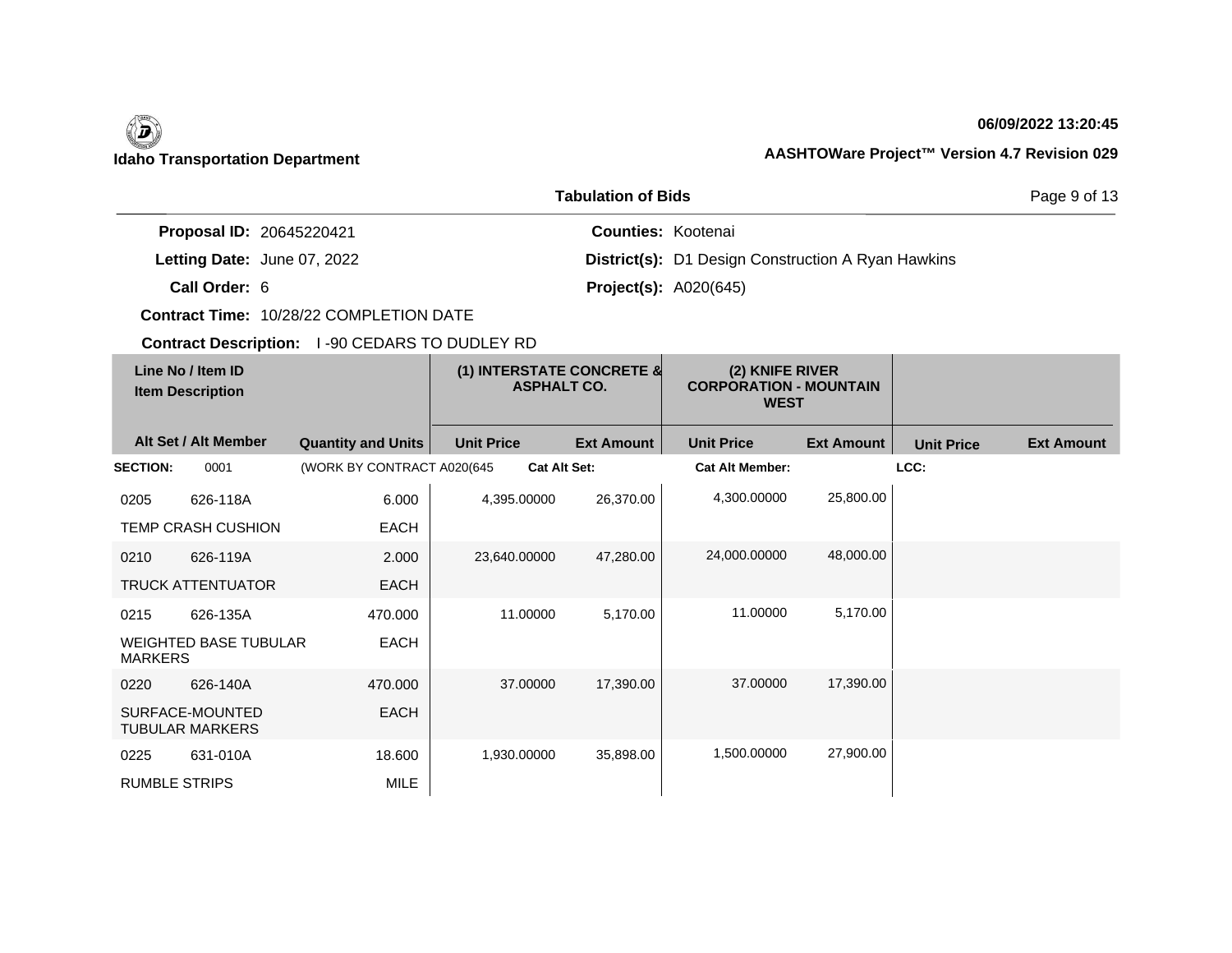

| <b>Tabulation of Bids</b><br>Page 10 of 13 |                                                             |                                         |                                                 |                           |                                                                 |                   |                   |                   |
|--------------------------------------------|-------------------------------------------------------------|-----------------------------------------|-------------------------------------------------|---------------------------|-----------------------------------------------------------------|-------------------|-------------------|-------------------|
|                                            | Proposal ID: 20645220421                                    |                                         |                                                 | <b>Counties: Kootenai</b> |                                                                 |                   |                   |                   |
|                                            | Letting Date: June 07, 2022                                 |                                         |                                                 |                           | <b>District(s):</b> D1 Design Construction A Ryan Hawkins       |                   |                   |                   |
|                                            | Call Order: 6                                               |                                         |                                                 |                           | <b>Project(s): A020(645)</b>                                    |                   |                   |                   |
|                                            |                                                             | Contract Time: 10/28/22 COMPLETION DATE |                                                 |                           |                                                                 |                   |                   |                   |
|                                            | Contract Description: 1-90 CEDARS TO DUDLEY RD              |                                         |                                                 |                           |                                                                 |                   |                   |                   |
|                                            | Line No / Item ID<br><b>Item Description</b>                |                                         | (1) INTERSTATE CONCRETE &<br><b>ASPHALT CO.</b> |                           | (2) KNIFE RIVER<br><b>CORPORATION - MOUNTAIN</b><br><b>WEST</b> |                   |                   |                   |
|                                            | Alt Set / Alt Member                                        | <b>Quantity and Units</b>               | <b>Unit Price</b>                               | <b>Ext Amount</b>         | <b>Unit Price</b>                                               | <b>Ext Amount</b> | <b>Unit Price</b> | <b>Ext Amount</b> |
| <b>SECTION:</b>                            | 0001                                                        | (WORK BY CONTRACT A020(645              | <b>Cat Alt Set:</b>                             |                           | <b>Cat Alt Member:</b>                                          |                   | LCC:              |                   |
| 0230                                       | 675-005A                                                    | (1.000)                                 | 84,540.00000                                    | 84,540.00                 | 90,000.00000                                                    | 90,000.00         |                   |                   |
| <b>SURVEY</b>                              |                                                             | <b>LS</b>                               |                                                 |                           |                                                                 |                   |                   |                   |
| 0235                                       | 675-010A                                                    | 25,000.000                              | 1.00000                                         | 25,000.00                 | 1.00000                                                         | 25,000.00         |                   |                   |
|                                            | DIRECTED SURVEYING                                          | CA                                      |                                                 |                           |                                                                 |                   |                   |                   |
| 0240                                       | 676-005A                                                    | 111,176.000                             | 0.56000                                         | 62,258.56                 | 0.50000                                                         | 55,588.00         |                   |                   |
| <b>WATERBORNE</b>                          | <b>RECORD AND REESTABLISH</b><br><b>PAVEMENT MARKINGS -</b> | <b>FT</b>                               |                                                 |                           |                                                                 |                   |                   |                   |
| 0245                                       | 677-005A                                                    | (1.000)                                 | 14,840.00000                                    | 14,840.00                 | 15,000.00000                                                    | 15,000.00         |                   |                   |
|                                            | <b>RECORD DRAWINGS</b>                                      | LS                                      |                                                 |                           |                                                                 |                   |                   |                   |
| 0250                                       | S900-50A                                                    | 5,000.000                               | 1.00000                                         | 5,000.00                  | 1.00000                                                         | 5.000.00          |                   |                   |
| <b>UNKNOWN PIPE</b><br><b>OBSTRUCTION</b>  | <b>CONTINGENCY AMOUNT</b>                                   | CA                                      |                                                 |                           |                                                                 |                   |                   |                   |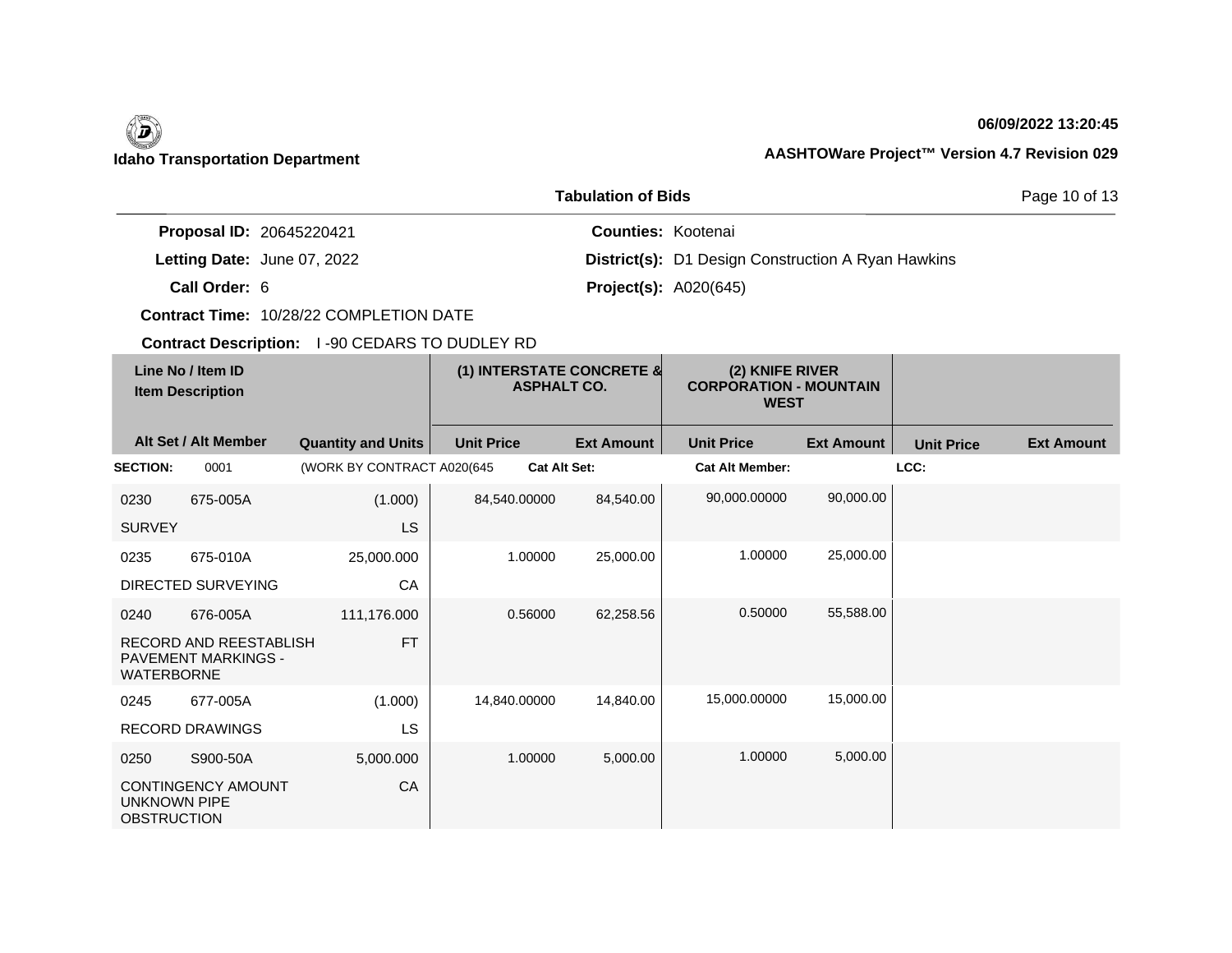

| <b>Tabulation of Bids</b> |                                              |                                                       |                                                 |                           |                                                                 |                   |                   | Page 11 of 13     |
|---------------------------|----------------------------------------------|-------------------------------------------------------|-------------------------------------------------|---------------------------|-----------------------------------------------------------------|-------------------|-------------------|-------------------|
|                           | Proposal ID: 20645220421                     |                                                       |                                                 | <b>Counties: Kootenai</b> |                                                                 |                   |                   |                   |
|                           | Letting Date: June 07, 2022                  |                                                       |                                                 |                           | <b>District(s):</b> D1 Design Construction A Ryan Hawkins       |                   |                   |                   |
|                           | Call Order: 6                                |                                                       |                                                 |                           | <b>Project(s): A020(645)</b>                                    |                   |                   |                   |
|                           |                                              | Contract Time: 10/28/22 COMPLETION DATE               |                                                 |                           |                                                                 |                   |                   |                   |
|                           |                                              | <b>Contract Description: 1-90 CEDARS TO DUDLEY RD</b> |                                                 |                           |                                                                 |                   |                   |                   |
|                           | Line No / Item ID<br><b>Item Description</b> |                                                       | (1) INTERSTATE CONCRETE &<br><b>ASPHALT CO.</b> |                           | (2) KNIFE RIVER<br><b>CORPORATION - MOUNTAIN</b><br><b>WEST</b> |                   |                   |                   |
|                           | Alt Set / Alt Member                         | <b>Quantity and Units</b>                             | <b>Unit Price</b>                               | <b>Ext Amount</b>         | <b>Unit Price</b>                                               | <b>Ext Amount</b> | <b>Unit Price</b> | <b>Ext Amount</b> |
| <b>SECTION:</b>           | 0001                                         | (WORK BY CONTRACT A020(645                            | <b>Cat Alt Set:</b>                             |                           | <b>Cat Alt Member:</b>                                          |                   | LCC:              |                   |
| 0255                      | S900-50B                                     | 30,000.000                                            | 1.00000                                         | 30,000.00                 | 1.00000                                                         | 30,000.00         |                   |                   |
|                           | <b>CONTINGENCY AMOUNT</b><br>POTHOLE REPAIR  | CA                                                    |                                                 |                           |                                                                 |                   |                   |                   |
| 0260                      | S901-05A                                     | 13.000                                                | 71.00000                                        | 923.00                    | 70.00000                                                        | 910.00            |                   |                   |
|                           | <b>SP LINEAR DELINEATOR</b>                  | <b>EACH</b>                                           |                                                 |                           |                                                                 |                   |                   |                   |
| 0265                      | S901-05B                                     | 8.000                                                 | 66,730.00000                                    | 533,840.00                | 500.00000                                                       | 4,000.00          |                   |                   |
| <b>CROSSOVER</b>          | <b>SP TEMP MEDIAN</b>                        | <b>EACH</b>                                           |                                                 |                           |                                                                 |                   |                   |                   |
| 0270                      | S911-05A                                     | 4,456.000                                             | 11.00000                                        | 49.016.00                 | 9.00000                                                         | 40,104.00         |                   |                   |
| (CCTV)                    | SP CLEAN AND INSPECT PIPE                    | <b>FT</b>                                             |                                                 |                           |                                                                 |                   |                   |                   |
| 0275                      | S911-05B                                     | 630.000                                               | 217.00000                                       | 136,710.00                | 220.00000                                                       | 138,600.00        |                   |                   |
|                           | SP CIPP LINER 12 - INCH                      | <b>FT</b>                                             |                                                 |                           |                                                                 |                   |                   |                   |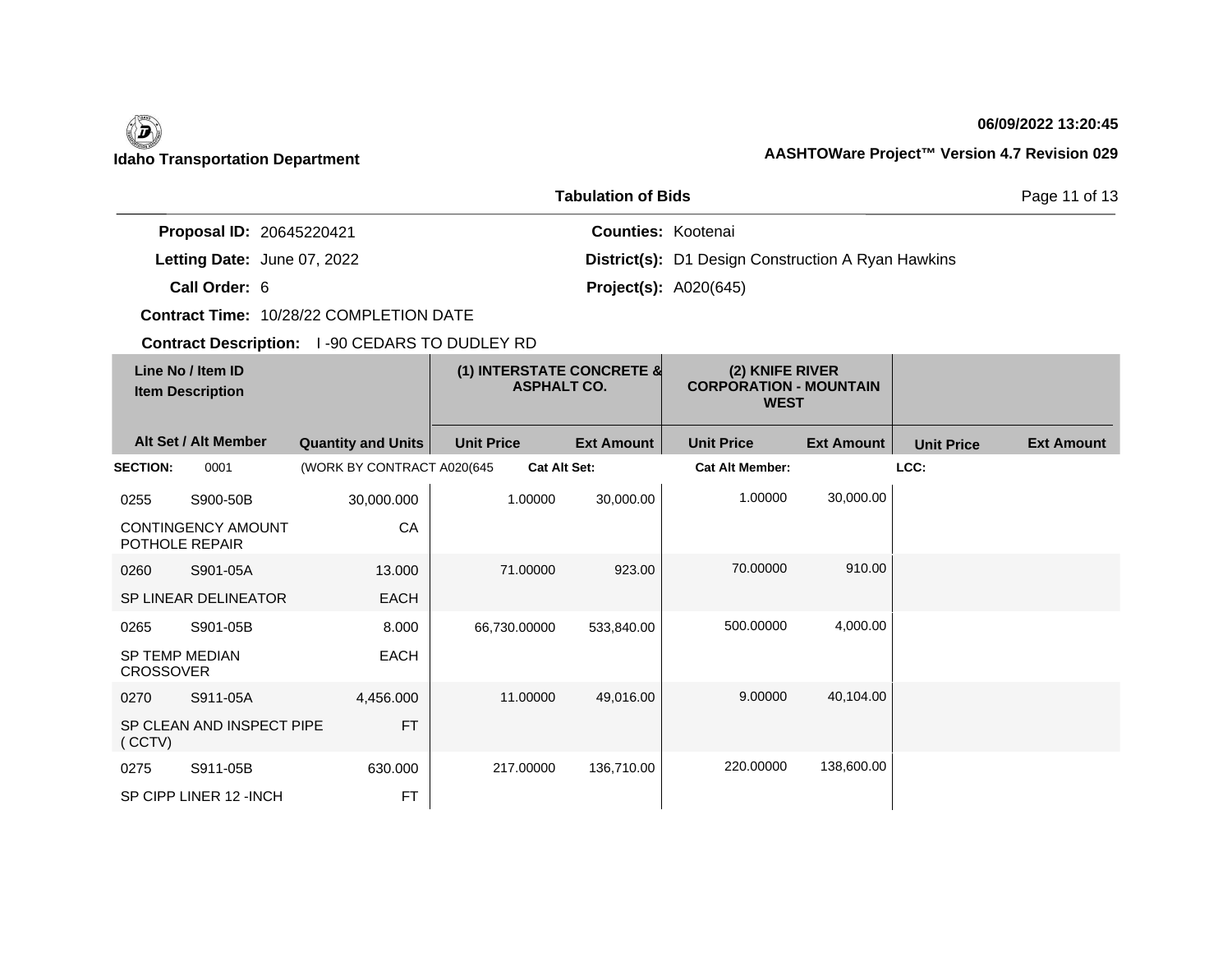

| <b>Tabulation of Bids</b>                                |                        |                                                       |                                                           |                                                                 |                              |                   |                   |                   |  |
|----------------------------------------------------------|------------------------|-------------------------------------------------------|-----------------------------------------------------------|-----------------------------------------------------------------|------------------------------|-------------------|-------------------|-------------------|--|
| Proposal ID: 20645220421                                 |                        |                                                       | <b>Counties: Kootenai</b>                                 |                                                                 |                              |                   |                   |                   |  |
| Letting Date: June 07, 2022                              |                        |                                                       | <b>District(s):</b> D1 Design Construction A Ryan Hawkins |                                                                 |                              |                   |                   |                   |  |
|                                                          | Call Order: 6          |                                                       |                                                           |                                                                 | <b>Project(s): A020(645)</b> |                   |                   |                   |  |
|                                                          |                        | Contract Time: 10/28/22 COMPLETION DATE               |                                                           |                                                                 |                              |                   |                   |                   |  |
|                                                          |                        | <b>Contract Description: 1-90 CEDARS TO DUDLEY RD</b> |                                                           |                                                                 |                              |                   |                   |                   |  |
| Line No / Item ID<br><b>Item Description</b>             |                        | (1) INTERSTATE CONCRETE &<br><b>ASPHALT CO.</b>       |                                                           | (2) KNIFE RIVER<br><b>CORPORATION - MOUNTAIN</b><br><b>WEST</b> |                              |                   |                   |                   |  |
|                                                          | Alt Set / Alt Member   | <b>Quantity and Units</b>                             | <b>Unit Price</b>                                         | <b>Ext Amount</b>                                               | <b>Unit Price</b>            | <b>Ext Amount</b> | <b>Unit Price</b> | <b>Ext Amount</b> |  |
| <b>SECTION:</b>                                          | 0001                   | (WORK BY CONTRACT A020(645                            | Cat Alt Set:                                              |                                                                 | <b>Cat Alt Member:</b>       |                   | LCC:              |                   |  |
| 0280                                                     | S911-05C               | 130.000                                               | 242.00000                                                 | 31,460.00                                                       | 240.00000                    | 31,200.00         |                   |                   |  |
|                                                          | SP CIPP LINER 18- INCH | <b>FT</b>                                             |                                                           |                                                                 |                              |                   |                   |                   |  |
| 0285                                                     | S911-05D               | 1,220.000                                             | 306.00000                                                 | 373,320.00                                                      | 205.00000                    | 250,100.00        |                   |                   |  |
|                                                          | SP 18" SLIP LINER PIPE | FT                                                    |                                                           |                                                                 |                              |                   |                   |                   |  |
| 0290                                                     | S911-05E               | 209.000                                               | 708.00000                                                 | 147,972.00                                                      | 1.005.00000                  | 210,045.00        |                   |                   |  |
| SP CAST-IN-PLACE CONC<br><b>FT</b><br><b>BARRIER</b>     |                        |                                                       |                                                           |                                                                 |                              |                   |                   |                   |  |
| 0295                                                     | S911-05F               | 2,000.000                                             | 576.00000                                                 | 1,152,000.00                                                    | 580.00000                    | 1,160,000.00      |                   |                   |  |
| SP CAST-IN-PLACE<br><b>FT</b><br>BIFURCATED CONC BARRIER |                        |                                                       |                                                           |                                                                 |                              |                   |                   |                   |  |
| 0300                                                     | S911-05G               | 147,312.000                                           | 0.75000                                                   | 110,484.00                                                      | 0.65000                      | 95,752.80         |                   |                   |  |
| SP PAVEMENT JOINT<br><b>FT</b><br><b>ADHESIVE</b>        |                        |                                                       |                                                           |                                                                 |                              |                   |                   |                   |  |